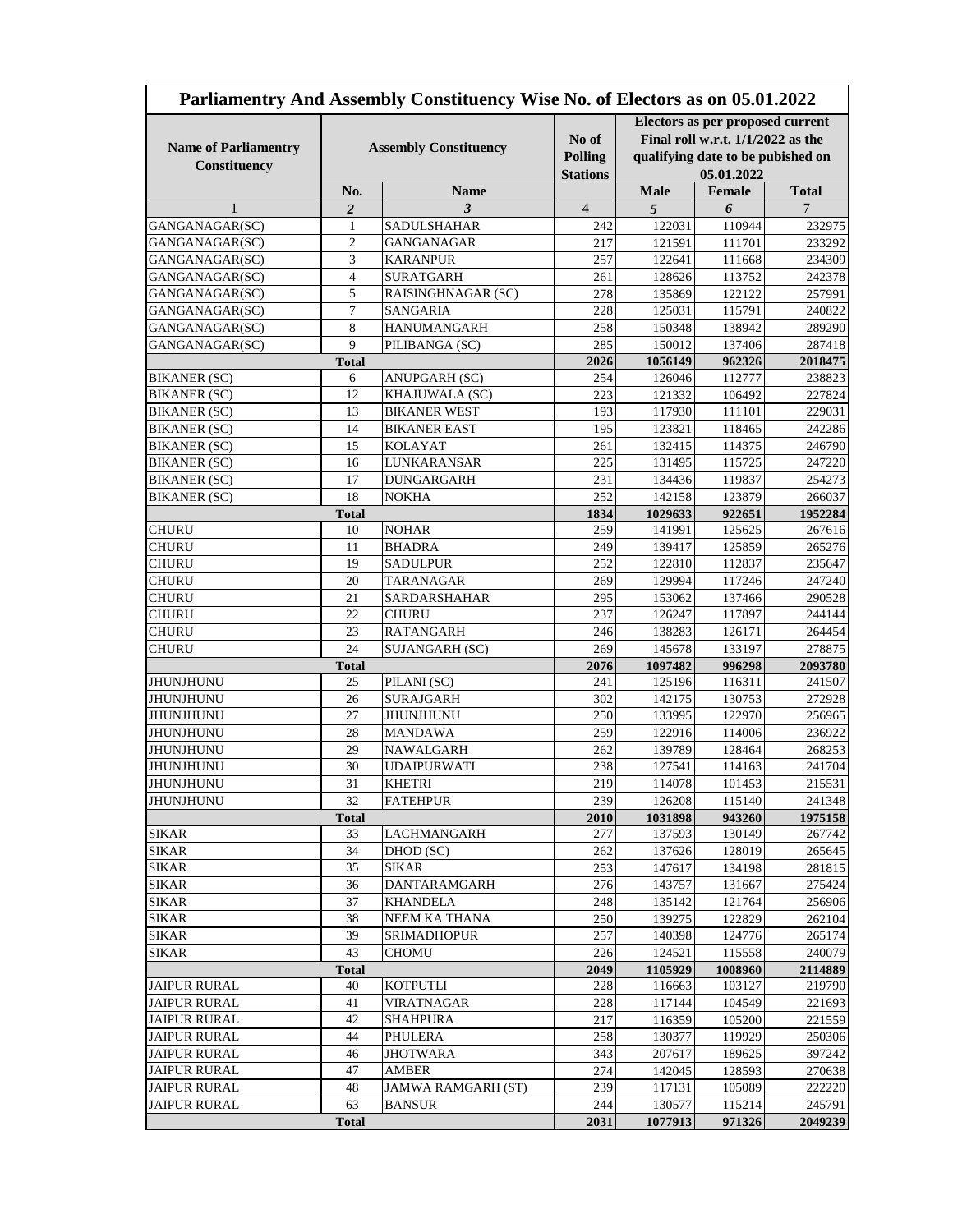|                                            | <b>Assembly Constituency</b> |                                               |                  | Electors as per proposed current  |                                   |                  |
|--------------------------------------------|------------------------------|-----------------------------------------------|------------------|-----------------------------------|-----------------------------------|------------------|
| <b>Name of Parliamentry</b>                |                              |                                               | No of            | Final roll w.r.t. 1/1/2022 as the |                                   |                  |
| Constituency                               |                              |                                               | <b>Polling</b>   |                                   | qualifying date to be pubished on |                  |
|                                            |                              |                                               | <b>Stations</b>  |                                   | 05.01.2022                        |                  |
|                                            | No.                          | <b>Name</b>                                   |                  | <b>Male</b>                       | Female                            | <b>Total</b>     |
| 1                                          | $\overline{2}$               | 3                                             | $\overline{4}$   | 5                                 | 6                                 | 7                |
| <b>JAIPUR</b>                              | 49                           | <b>HAWAMAHAL</b>                              | 216              | 134924                            | 120450                            | 255374           |
| <b>JAIPUR</b>                              | 50                           | <b>VIDHYADHAR NAGAR</b>                       | 286              | 180699                            | 164166                            | 344865           |
| <b>JAIPUR</b>                              | 51                           | <b>CIVIL LINES</b>                            | 211              | 126757                            | 117314                            | 244071           |
| <b>JAIPUR</b>                              | 52                           | <b>KISHAN POLE</b>                            | 176              | 104038                            | 93882                             | 197920           |
| <b>JAIPUR</b>                              | 53                           | <b>ADARSH NAGAR</b>                           | 221              | 138498                            | 124235                            | 262733           |
| JAIPUR                                     | 54                           | <b>MALVIYA NAGAR</b>                          | 188              | 112212                            | 106356                            | 218568           |
| <b>JAIPUR</b>                              | 55                           | <b>SANGANER</b>                               | 281              | 174636                            | 157909                            | 332545           |
| <b>JAIPUR</b>                              | 56                           | <b>BAGRU</b> (SC)                             | 304              | 178228                            | 160924                            | 339152           |
|                                            | <b>Total</b>                 |                                               | 1883             | 1149992                           | 1045236                           | 2195228          |
| <b>ALWAR</b>                               | 59                           | <b>TIJARA</b>                                 | 250              | 132837                            | 117674                            | 250511           |
| ALWAR                                      | 60                           | <b>KISHANGARH BAS</b>                         | 252              | 130138                            | 118032                            | 248170           |
| <b>ALWAR</b>                               | 61                           | <b>MUNDAWAR</b>                               | 240              | 120946                            | 109927                            | 230873           |
| <b>ALWAR</b>                               | 62                           | <b>BEHROR</b>                                 | 235              | 119050                            | 108992                            | 228042           |
| <b>ALWAR</b>                               | 65                           | ALWAR RURAL (SC)                              | 252              | 132539                            | 118044                            | 250583           |
| <b>ALWAR</b>                               | 66                           | <b>ALWAR URBAN</b>                            | 219              | 136267                            | 125506                            | 261773           |
| <b>ALWAR</b>                               | 67                           | <b>RAMGARH</b>                                | 278              | 136819                            | 121021                            | 257840           |
| <b>ALWAR</b>                               | 68                           | RAJGARH-                                      | 273              | 137568                            | 120272                            | 257840           |
|                                            | <b>Total</b>                 |                                               | 1999             | 1046164                           | 939468                            | 1985632          |
| <b>BHARATPUR (SC)</b>                      | 69                           | KATHUMAR (SC)                                 | 232              | 120006                            | 105007                            | 225013           |
| <b>BHARATPUR (SC)</b>                      | 70                           | <b>KAMAN</b>                                  | 250              | 134603                            | 116870                            | 251473           |
| <b>BHARATPUR (SC)</b>                      | 71                           | <b>NAGAR</b>                                  | 240              | 125437                            | 108907                            | 234344           |
| <b>BHARATPUR (SC)</b>                      | 72                           | <b>DEEG KUMHER</b>                            | 233              | 129601                            | 114099                            | 243700           |
| <b>BHARATPUR (SC)</b>                      | 73                           | <b>BHARATPUR</b>                              | 236              | 143346                            | 128188                            | 271534           |
| <b>BHARATPUR (SC)</b>                      | 74                           | <b>NADBAI</b>                                 | 290              | 147823                            | 127323                            | 275146           |
| <b>BHARATPUR (SC)</b>                      | 75                           | <b>WEIR</b>                                   | 258              | 139215                            | 120800                            | 260015           |
| <b>BHARATPUR (SC)</b>                      | 76                           | BAYANA (SC)                                   | 267              | 136121                            | 117722                            | 253843           |
|                                            | <b>Total</b>                 |                                               | 2006             | 1076152                           | 938916                            | 2015068          |
| KARAULI-DHOLPUR (SC)                       | 77                           | <b>BASERI</b> (SC)                            | 221              | 106116                            | 89430                             | 195546           |
| KARAULI-DHOLPUR (SC)                       | 78                           | <b>BARI</b>                                   | 254              | 122238                            | 105353                            | 227591           |
| KARAULI-DHOLPUR (SC)                       | 79                           | <b>DHOLPUR</b>                                | 227              | 114740                            | 101492                            | 216232           |
| KARAULI-DHOLPUR (SC)                       | 80                           | <b>RAJAKHERA</b>                              | 230              | 111789                            | 95657                             | 207446           |
| KARAULI-DHOLPUR (SC)                       | 81                           | TODABHIM (ST)                                 |                  |                                   |                                   |                  |
| KARAULI-DHOLPUR (SC)                       | 82                           | HINDAUN (SC)                                  | 274              | 143955                            | 122480                            | 266435           |
| KARAULI-DHOLPUR (SC)                       | 83                           | <b>KARAULI</b>                                | 256              | 140946                            | 124037                            | 264983           |
|                                            |                              |                                               | 261              | 132506                            | 113032                            | 245538           |
| KARAULI-DHOLPUR (SC)                       | 84                           | SAPOTRA (ST)                                  | 264              | 143429                            | 119912                            | 263341           |
|                                            | <b>Total</b>                 |                                               | 1987             | 1015719                           | 871393                            | 1887112          |
| DAUSA (ST)                                 | 57                           | <b>BASSI</b> (ST)                             | 251              | 116335                            | 107065                            | 223400           |
| DAUSA (ST)                                 | 58                           | CHAKSU (SC)                                   | 236              | 115187                            | 104967                            | 220154           |
| DAUSA (ST)                                 | 64                           | THANAGAZI                                     | 230              | 113965                            | 98891                             | 212856           |
| DAUSA (ST)                                 | 85                           | <b>BANDIKUI</b>                               | 237              | 112173                            | 100091                            | 212264           |
| DAUSA (ST)                                 | 86                           | <b>MAHUWA</b>                                 | 232              | 112479                            | 97280                             | 209759           |
| DAUSA (ST)                                 | 87                           | SIKRAI (SC)                                   | 269              | 134948                            | 119996                            | 254944           |
| DAUSA (ST)                                 | 88                           | <b>DAUSA</b>                                  | 238              | 122166                            | 109281                            | 231447           |
| DAUSA (ST)                                 | 89                           | LALSOT (ST)                                   | 261              | 128974                            | 113572                            | 242546           |
|                                            | <b>Total</b>                 |                                               | 1954             | 956227                            | 851143                            | 1807370          |
| TONK-SAWAI MADHOPUR                        | 90<br>91                     | <b>GANGAPUR</b>                               | 231<br>242       | 137448<br>125428                  | 118226<br>107226                  | 255674<br>232654 |
| TONK-SAWAI MADHOPUR<br>TONK-SAWAI MADHOPUR | 92                           | <b>BAMANWAS (ST)</b><br><b>SAWAI MADHOPUR</b> | 244              | 133705                            | 119740                            | 253445           |
| TONK-SAWAI MADHOPUR                        | 93                           | <b>KHANDAR (SC)</b>                           | 253              | 126743                            | 110738                            | 237481           |
| TONK-SAWAI MADHOPUR                        | 94                           | <b>MALPURA</b>                                | $\overline{277}$ | 133791                            | 126231                            | 260022           |
| TONK-SAWAI MADHOPUR                        | 95                           | NIWAI (SC)                                    | 286              | 139425                            | 128749                            | 268174           |
| TONK-SAWAI MADHOPUR                        | 96                           | <b>TONK</b>                                   | 247              | 125419                            | 119618                            | 245037           |
| TONK-SAWAI MADHOPUR                        | 97                           | <b>DEOLI-UNIARA</b>                           | 300              | 147583                            | 136576                            | 284159           |
|                                            | <b>Total</b>                 |                                               | 2080             | 1069542                           | 967104                            | 2036646          |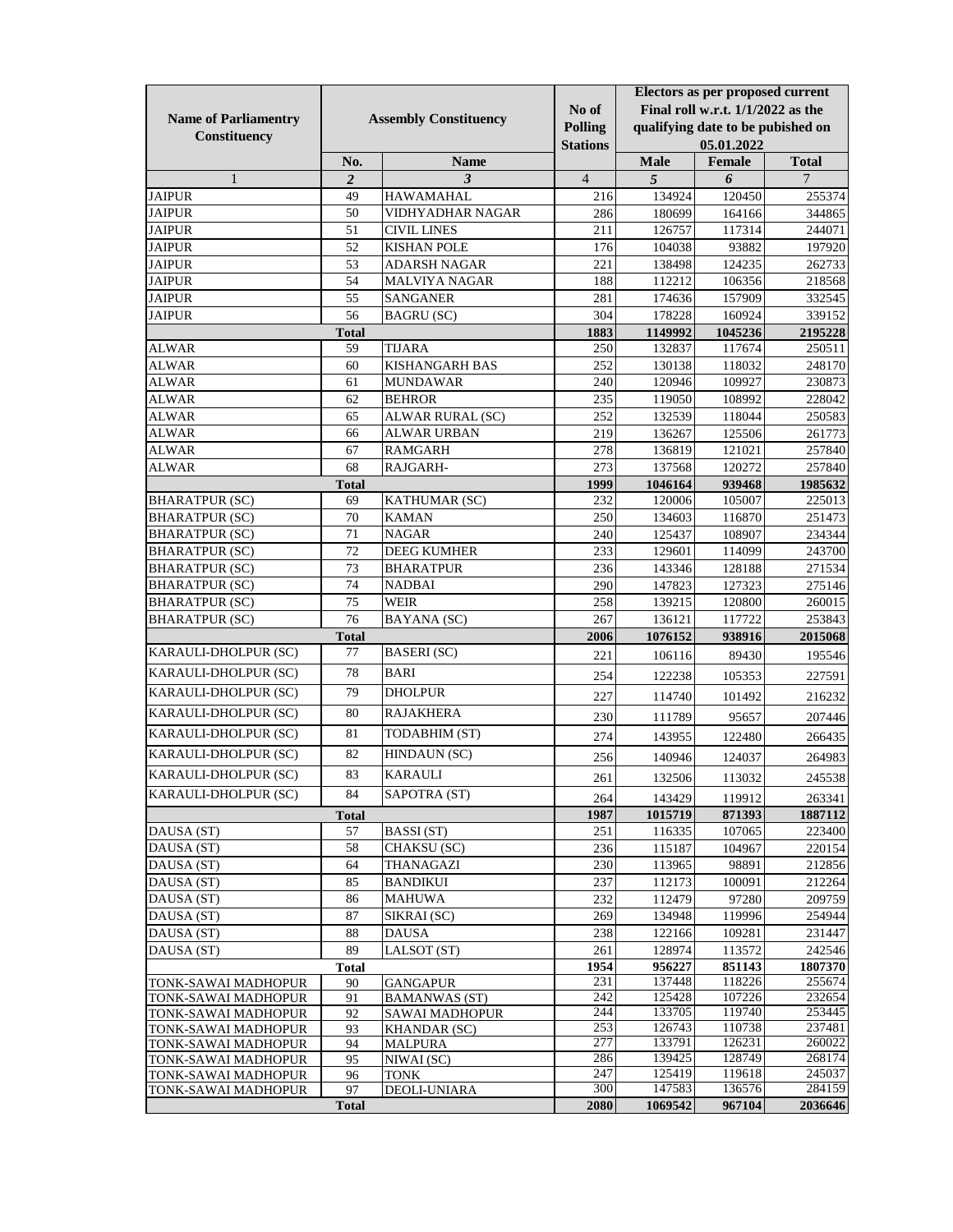|                             | <b>Assembly Constituency</b> |                        |                 | Electors as per proposed current  |                  |                   |
|-----------------------------|------------------------------|------------------------|-----------------|-----------------------------------|------------------|-------------------|
|                             |                              |                        | No of           | Final roll w.r.t. 1/1/2022 as the |                  |                   |
| <b>Name of Parliamentry</b> |                              |                        | Polling         | qualifying date to be pubished on |                  |                   |
| Constituency                |                              |                        | <b>Stations</b> |                                   | 05.01.2022       |                   |
|                             | No.                          | <b>Name</b>            |                 | <b>Male</b>                       | Female           | <b>Total</b>      |
| $\mathbf{1}$                | $\boldsymbol{2}$             | $\mathfrak{z}$         | $\overline{4}$  | $\sqrt{5}$                        | 6                | 7                 |
| <b>AJMER</b>                | 45                           | DUDU (SC)              | 269             | 126337                            | 118032           | 244369            |
| <b>AJMER</b>                | 98                           | <b>KISHANGARH</b>      | 269             | 142252                            | 134929           | 277181            |
| <b>AJMER</b>                | 99                           | <b>PUSHKAR</b>         | 243             | 124505                            | 119059           | 243564            |
| <b>AJMER</b>                | 100                          | <b>AJMER NORTH</b>     | 201             | 105085                            | 104072           | 209157            |
| <b>AJMER</b>                | 101                          | AJMER SOUTH (SC)       | 181             | 104130                            | 103806           | 207936            |
| <b>AJMER</b>                | 102                          | <b>NASIRABAD</b>       | 233             | 116048                            | 111586           | 227634            |
| <b>AJMER</b>                | 104                          | <b>MASUDA</b>          | 285             | 134648                            | 129083           | 263731            |
| <b>AJMER</b>                | 105                          | <b>KEKRI</b>           | 272             | 129240                            | 125675           | 254915            |
|                             | <b>Total</b>                 |                        | 1953            | 982245                            | 946242           | 1928487           |
| <b>NAGAUR</b>               | 106                          | <b>LADNUN</b>          | 240             | 132433                            | 125499           | 257932            |
| <b>NAGAUR</b>               | 107                          | <b>DEEDWANA</b>        | 249             | 130187                            | 121084           | 251271            |
| <b>NAGAUR</b>               | 108                          | JAYAL (SC)             | 255             | 130219                            | 121421           | 251640            |
| <b>NAGAUR</b>               | 109                          | <b>NAGAUR</b>          | 240             | 135041                            | 126088           | 261129            |
| <b>NAGAUR</b>               | 110                          | <b>KHINVSAR</b>        | 266             | 139619                            | 127158           | 266777            |
| <b>NAGAUR</b>               | 113                          | <b>MAKRANA</b>         | 248             | 134170                            | 123609           | 257779            |
| <b>NAGAUR</b>               | 114                          | PARBATSAR              | 236             |                                   |                  |                   |
| <b>NAGAUR</b>               | 115                          | <b>NAWAN</b>           | 242             | 123988                            | 113465           | 237453            |
|                             |                              |                        |                 | 131734                            | 123775           | 255509            |
| PALI                        | <b>Total</b><br>117          |                        | 1976<br>248     | 1057391<br>120793                 | 982099<br>115166 | 2039490<br>235959 |
| <b>PALI</b>                 | 118                          | SOJAT (SC)<br>PALI     |                 |                                   | 129015           |                   |
|                             |                              | <b>MARWAR JUNCITON</b> | 252             | 138106                            |                  | 267121            |
| PALI                        | 119                          |                        | 302             | 149288                            | 136314           | 285602            |
| PALI                        | 120                          | <b>BALI</b>            | 319             | 168439                            | 154354           | 322793            |
| <b>PALI</b>                 | 121                          | <b>SUMERPUR</b>        | 300             | 156019                            | 141848           | 297867            |
| <b>PALI</b>                 | 125                          | <b>OSIAN</b>           | 246             | 132275                            | 118242           | 250517            |
| <b>PALI</b>                 | 126                          | <b>BHOPALGARH (SC)</b> | 293             | 151545                            | 138058           | 289603            |
| PALI                        | 131                          | <b>BILARA</b> (SC)     | 277             | 144902                            | 135320           | 280222            |
|                             | <b>Total</b>                 |                        | 2237            | 1161367                           | 1068317          | 2229684           |
| <b>JODHPUR</b>              | 122                          | <b>PHALODI</b>         | 250             | 130733                            | 115035           | 245768            |
| <b>JODHPUR</b>              | 123                          | <b>LOHAWAT</b>         | 268             | 133674                            | 117048           | 250722            |
| <b>JODHPUR</b>              | 124                          | <b>SHERGARH</b>        | 290             | 137600                            | 122882           | 260482            |
| <b>JODHPUR</b>              | 127                          | SARDARPURA             | 209             | 127450                            | 121204           | 248654            |
| <b>JODHPUR</b>              | 128                          | <b>JODHPUR</b>         | 177             | 104280                            | 101374           | 205654            |
| <b>JODHPUR</b>              | 129                          | SOORSAGAR              | 241             | 149635                            | 138488           | 288123            |
| <b>JODHPUR</b>              | 130                          | <b>LUNI</b>            | 308             | 166363                            | 149398           | 315761            |
| <b>JODHPUR</b>              | 133                          | <b>POKARAN</b>         | 259             | 108733                            | 96607            | 205340            |
|                             | <b>Total</b>                 |                        | 2002            | 1058468                           | 962036           | 2020504           |
| <b>BARMER</b>               | 132                          | <b>JAISALMER</b>       | 358             | 130399                            | 111245           | 241644            |
| <b>BARMER</b>               | 134                          | <b>SHEO</b>            | 402             | 153186                            | 128696           | 281882            |
| <b>BARMER</b>               | 135                          | <b>BARMER</b>          | 291             | 134100                            | 118626           | 252726            |
| <b>BARMER</b>               | 136                          | <b>BAYTOO</b>          | 329             | 127294                            | 111790           | 239084            |
| <b>BARMER</b>               | 137                          | <b>PACHPADRA</b>       | 243             | 129048                            | 116721           | 245769            |
| <b>BARMER</b>               | 138                          | <b>SIWANA</b>          | 277             | 140604                            | 124351           | 264955            |
| BARMER                      | 139                          | GUDAMALANI             | 326             | 135987                            | 119092           | 255079            |
| <b>BARMER</b>               | 140                          | CHOHTAN (SC)           | 326             | 157769                            | 136873           | 294642            |
|                             | <b>Total</b>                 |                        | 2552            | 1108387                           | 967394           | 2075781           |
| <b>JALORE</b>               | 141                          | <b>AHORE</b>           | 262             | 138522                            | 124653           | 263175            |
| <b>JALORE</b>               | 142                          | JALORE (SC)            | 258             | 149611                            | 133646           | 283257            |
| <b>JALORE</b>               | 143                          | <b>BHINMAL</b>         | 283             | 156578                            | 139501           | 296079            |
| <b>JALORE</b>               | 144                          | <b>SANCHORE</b>        | 312             | 157823                            | 139823           | 297646            |
| <b>JALORE</b>               | 145                          | <b>RANIWARA</b>        | 241             | 135052                            | 121100           | 256152            |
| <b>JALORE</b>               | 146                          | <b>SIROHI</b>          | 276             | 152871                            | 140986           | 293857            |
| <b>JALORE</b>               | 147                          | PINDWARA ABU (ST)      | 212             | 114095                            | 105673           | 219768            |
| <b>JALORE</b>               | 148                          | <b>REODAR (SC)</b>     | 255             | 143911                            | 128528           | 272439            |
|                             | <b>Total</b>                 |                        | 2099            | 1148463                           | 1033910          | 2182373           |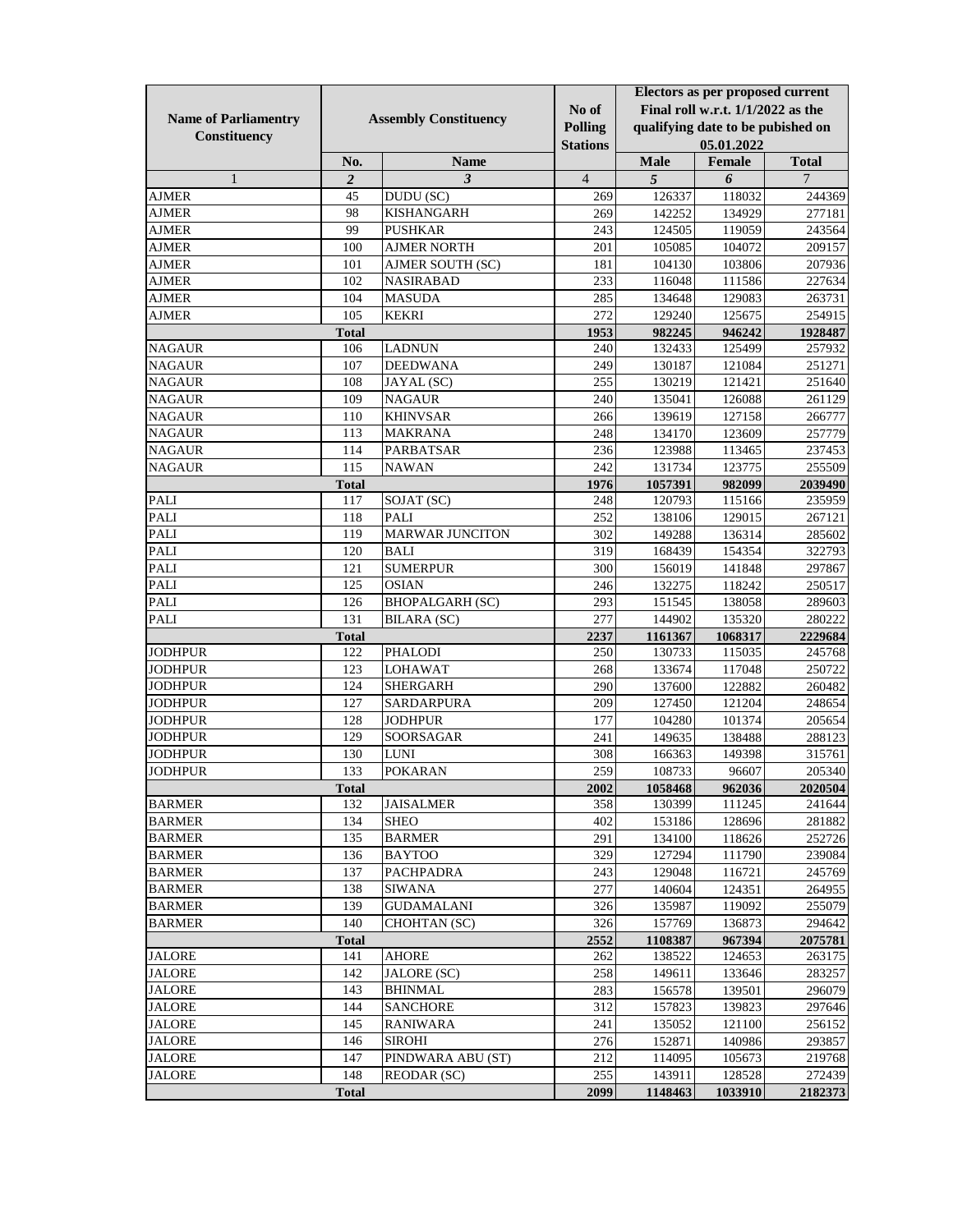|                             |                              |                          |                 |                                   | Electors as per proposed current |              |  |
|-----------------------------|------------------------------|--------------------------|-----------------|-----------------------------------|----------------------------------|--------------|--|
|                             | <b>Assembly Constituency</b> |                          | No of           | Final roll w.r.t. 1/1/2022 as the |                                  |              |  |
| <b>Name of Parliamentry</b> |                              |                          | <b>Polling</b>  | qualifying date to be pubished on |                                  |              |  |
| Constituency                |                              |                          | <b>Stations</b> |                                   | 05.01.2022                       |              |  |
|                             | No.                          | <b>Name</b>              |                 | <b>Male</b>                       | Female                           | <b>Total</b> |  |
| $\mathbf{1}$                | $\boldsymbol{2}$             | $\mathfrak{Z}$           | $\overline{4}$  | 5                                 | 6                                | 7            |  |
| <b>UDAIPUR (ST)</b>         | 149                          | GOGUNDA (ST)             | 298             | 132528                            | 126608                           | 259136       |  |
| <b>UDAIPUR (ST)</b>         | 150                          | JHADOL (ST)              | 290             | 135589                            | 129722                           | 265311       |  |
| <b>UDAIPUR (ST)</b>         | 151                          | KHERWARA (ST)            | 323             | 144883                            | 138678                           | 283561       |  |
| <b>UDAIPUR (ST)</b>         | 152                          | <b>UDAIPUR RURAL(ST)</b> | 269             | 140657                            | 137015                           | 277672       |  |
| <b>UDAIPUR (ST)</b>         | 153                          | <b>UDAIPUR</b>           | 218             | 126187                            | 124935                           | 251122       |  |
| <b>UDAIPUR (ST)</b>         | 156                          | <b>SALUMBER (ST)</b>     | 299             | 144353                            | 139108                           | 283461       |  |
| <b>UDAIPUR (ST)</b>         | 157                          | <b>DHARIAWAD</b> (ST)    | 302             | 132498                            | 129661                           | 262159       |  |
| <b>UDAIPUR (ST)</b>         | 159                          | ASPUR (ST)               | 277             | 133389                            | 130363                           | 263752       |  |
|                             | <b>Total</b>                 |                          | 2276            | 1090084                           | 1056090                          | 2146174      |  |
| <b>BANSWARA (ST)</b>        | 158                          | <b>DUNGARPUR (ST)</b>    | 237             | 127312                            | 125392                           | 252704       |  |
| <b>BANSWARA (ST)</b>        | 160                          | SAGWARA (ST)             | 258             | 136022                            | 131677                           | 267699       |  |
| <b>BANSWARA (ST)</b>        | 161                          | CHORASI (ST)             | 243             | 121673                            | 116498                           | 238171       |  |
| <b>BANSWARA (ST)</b>        | 162                          | <b>GHATOL</b> (ST)       | 292             | 134730                            | 134656                           | 269386       |  |
| <b>BANSWARA (ST)</b>        | 163                          | GARHI (ST)               | 299             | 140072                            | 137654                           | 277726       |  |
| <b>BANSWARA (ST)</b>        | 164                          | <b>BANSWARA (ST)</b>     | 257             | 136097                            | 135427                           | 271524       |  |
| <b>BANSWARA (ST)</b>        | 165                          | <b>BAGIDORA (ST)</b>     | 283             | 129088                            | 126675                           | 255763       |  |
| <b>BANSWARA</b> (ST)        | 166                          | KUSHALGARH (ST)          | 248             | 126479                            | 125154                           | 251633       |  |
|                             | <b>Total</b>                 |                          | 2117            | 1051473                           | 1033133                          | 2084606      |  |
| <b>CHITTORGARH</b>          | 154                          | <b>MAVLI</b>             | 266             | 126642                            | 123109                           | 249751       |  |
| <b>CHITTORGARH</b>          | 155                          | <b>VALLABNAGAR</b>       | 283             | 130259                            | 125633                           | 255892       |  |
| <b>CHITTORGARH</b>          | 167                          | KAPASAN (SC)             | 311             | 131782                            | 131490                           | 263272       |  |
| <b>CHITTORGARH</b>          | 168                          | <b>BEGUN</b>             | 322             | 138954                            | 132949                           | 271903       |  |
| <b>CHITTORGARH</b>          | 169                          | <b>CHITTORGARH</b>       | 272             | 133541                            | 131946                           | 265487       |  |
| CHITTORGARH                 | 170                          | <b>NIMBAHERA</b>         | 297             | 134380                            | 134579                           | 268959       |  |
| <b>CHITTORGARH</b>          | 171                          | <b>BARI SADRI</b>        | 307             | 134292                            | 132042                           | 266334       |  |
| <b>CHITTORGARH</b>          | 172                          | PRATAPGARH (ST)          | 271             | 122307                            | 122265                           | 244572       |  |
|                             | <b>Total</b>                 |                          | 2329            | 1052157                           | 1034013                          | 2086170      |  |
| <b>RAJSAMAND</b>            | 103                          | <b>BEAWAR</b>            | 284             | 127985                            | 124608                           | 252593       |  |
| <b>RAJSAMAND</b>            | 111                          | MERTA (SC)               | 266             | 141561                            | 130940                           | 272501       |  |
| <b>RAJSAMAND</b>            | 112                          | <b>DEGANA</b>            | 269             | 131466                            | 123208                           | 254674       |  |
| <b>RAJSAMAND</b>            | 116                          | <b>JAITARAN</b>          | 308             | 153539                            | 143064                           | 296603       |  |
| <b>RAJSAMAND</b>            | 173                          | <b>BHIM</b>              | 253             | 114660                            | 109970                           | 224630       |  |
| <b>RAJSAMAND</b>            | 174                          | <b>KUMBHALGARH</b>       | 242             | 114008                            | 108061                           | 222069       |  |
| <b>RAJSAMAND</b>            | 175                          | <b>RAJSAMAND</b>         | 244             | 115838                            | 112462                           | 228300       |  |
| <b>RAJSAMAND</b>            | 176                          | <b>NATHDWARA</b>         | 241             | 120768                            | 115276                           | 236044       |  |
|                             | <b>Total</b>                 |                          | 2107            | 1019825                           | 967589                           | 1987414      |  |
| <b>BHILWARA</b>             | 177                          | <b>ASIND</b>             | 318             | 145169                            | 144339                           | 289508       |  |
| <b>BHILWARA</b>             | 178                          | <b>MANDAL</b>            | 279             | 130566                            | 128678                           | 259244       |  |
| <b>BHILWARA</b>             | 179                          | <b>SAHARA</b>            | 280             | 125736                            | 125050                           | 250786       |  |
| <b>BHILWARA</b>             | 180                          | <b>BHILWARA</b>          | 226             | 141612                            | 135160                           | 276772       |  |
| <b>BHILWARA</b>             | 181                          | SHAHPURA (SC)            | 280             | 125254                            | 122365                           | 247619       |  |
| <b>BHILWARA</b>             | 182                          | <b>JAHAZPUR</b>          | 266             | 123029                            | 117847                           | 240876       |  |
| <b>BHILWARA</b>             | 183                          | MANDALGARH               | 287             | 123744                            | 120442                           | 244186       |  |
| <b>BHILWARA</b>             | 184                          | <b>HINDOLI</b>           | 284             | 137199                            | 125810                           | 263009       |  |
|                             | <b>Total</b>                 |                          | 2220            | 1052309                           | 1019691                          | 2072000      |  |
| <b>KOTA</b>                 | 185                          | KESHORAIPATAN(SC)        | 297             | 140403                            | 129740                           | 270143       |  |
| <b>KOTA</b>                 | 186                          | <b>BUNDI</b>             | 319             | 153442                            | 146904                           | 300346       |  |
| KOTA                        | 187                          | PIPALDA                  | 242             | 106511                            | 97895                            | 204406       |  |
| <b>KOTA</b>                 | 188                          | SANGOD                   | 249             | 107016                            | 100264                           | 207280       |  |
| <b>KOTA</b>                 | 189                          | <b>KOTA NORTH</b>        | 225             | 126711                            | 121854                           | 248565       |  |
| <b>KOTA</b>                 | 190                          | <b>KOTA SOUTH</b>        | 216             | 126299                            | 120314                           | 246613       |  |
| <b>KOTA</b>                 | 191                          | <b>LADPURA</b>           | 264             | 146376                            | 137726                           | 284102       |  |
| <b>KOTA</b>                 | 192                          | RAMGANJ MANDI (SC)       | 255             | 127381                            | 117159                           | 244540       |  |
|                             | <b>Total</b>                 |                          | 2067            | 1034139                           | 971856                           | 2005995      |  |